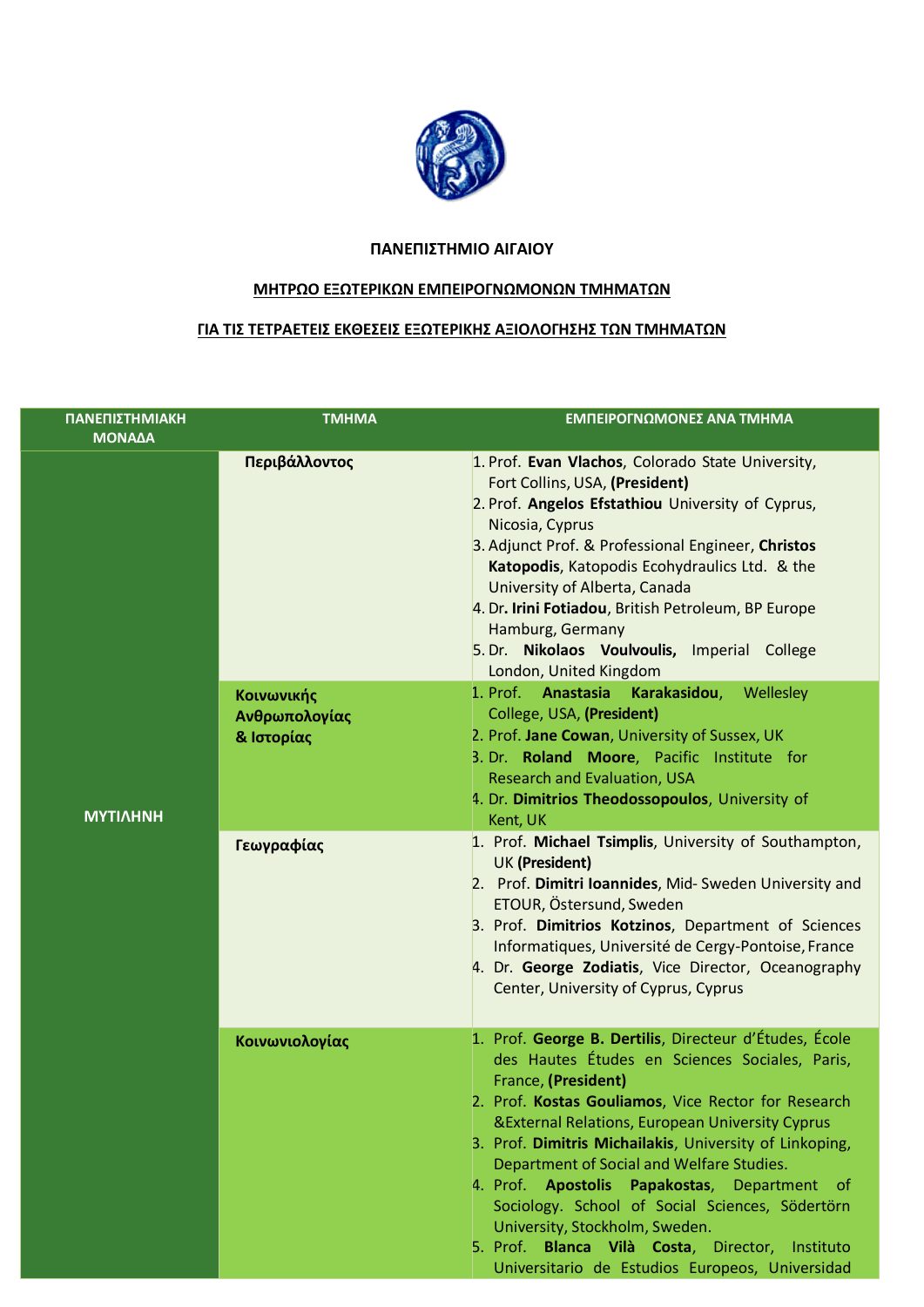|      |                                            | Autónoma de Barcelona, Spain.                                                                                                                                                                                                                                                                                                                                                                                                                                                                                                                                                                                                                                                                                     |
|------|--------------------------------------------|-------------------------------------------------------------------------------------------------------------------------------------------------------------------------------------------------------------------------------------------------------------------------------------------------------------------------------------------------------------------------------------------------------------------------------------------------------------------------------------------------------------------------------------------------------------------------------------------------------------------------------------------------------------------------------------------------------------------|
|      | Επιστημών της Θάλασσας                     | 1. Prof. George Arhonditsis, University of<br>Toronto, Canada, (President)<br>2. Dr. Ioanna Bouloubassi, Chargée des<br>recherches 1st classe CNRS, LOCEAN,<br>CNRS/Université Pierre et Marie Curie, France<br>3. Prof. Urania Christaki, Universite Du Littoral<br>Cote D'Opale-ULCO France<br>4. Research<br>Associate<br>Professor<br><b>Villy</b><br>Kourafalou, University of Miami, USA                                                                                                                                                                                                                                                                                                                    |
|      | Πολιτισμικής Τεχνολογίας &<br>Επικοινωνίας | 1. Panayiotis Zaphiris, Associate Professor, Cyprus<br>University of Technology, Cyprus, (President)<br>2. Rick M. Newton, Professor Emeritus, Kent State<br>University, Ohio, USA<br>3. Brendan Patrick Mullan, Associate Professor,<br>Michigan State University, USA<br>4. Fatma Güliz Erginsoy, Professor, Mimar Sinan Fine<br><b>Arts University, Turkey</b>                                                                                                                                                                                                                                                                                                                                                 |
| ΧΙΟΣ | Διοίκησης Επιχειρήσεων                     | 1. Dr. George Vozikis, Director, Institute for Family<br>Business, Department of Management Craig School of<br>Business, California State University, Fresno, USA,<br>(President)<br>2. Dr. Eleni Stroulia, Professor, NSERC/AITF (w. IBM<br>support) IRC on Service Systems Management,<br>Department of Computing Science, University of<br>Alberta, Edmonton, Canada<br>B. Prof. Dr. - Ing. Constantin Kinias, CEO, ergoTOP-I.A.U.<br>für<br>Arbeitswissenschaft<br>Institut<br>und<br>Unternehmensoptimierung GmbH (Institute<br>for<br>and Business Improvement)<br>Ergonomics<br>Kiel,<br>Germany<br>4. Dr. Alkis Thrassou, Prof. of Marketing, School of<br><b>Business, University of Nicosia, Cyprus</b> |
|      | Ναυτιλίας & Επιχειρηματικών<br>Υπηρεσιών   | 1. Prof. Hercules Haralambides, Prof. of Maritime<br>Economics and Logistics, Department of Econometrics,<br>Erasmus School of Economics, Erasmus University<br>Rotterdam, The Netherlands, (President)<br>2. Dr. Alexander Coutroubis, Principal Lecturer/Teaching<br>Fellow, Faculty of Engineering and Science, School of<br>Engineering, University of Greenwich, UK.<br>3. Prof. Eleni Hadjiconstantinou, Prof. of Management<br>Science, School of Economic Sciences & Administration,<br>Frederick University, Cyprus, (Imperial College Business<br>School, Imperial College London, UK, till 2012).<br>4. Prof. George Vairaktarakis, Prof. of Operations, Case<br>Western Reserve University, USA.      |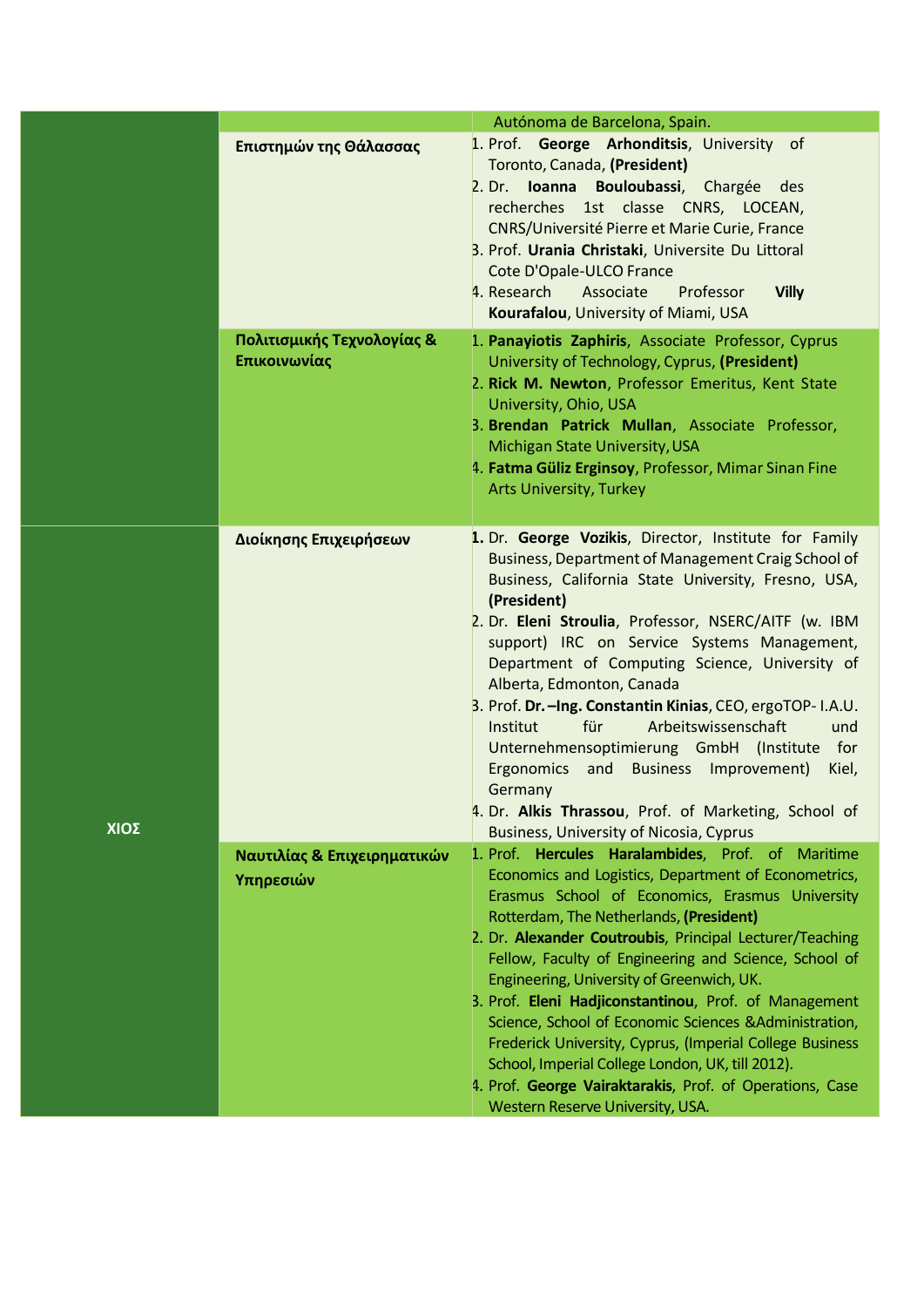|       | Μηχανικών Οικονομίας &<br>Διοίκησης                                         | 1. Prof. John C. Papageorgiou, Professor (Retired),<br>Management Science and<br>Information<br>Systems<br>Department, College of Management, University of<br>Massachusetts Boston, Boston, Massachusetts, U.S.A.<br>(President)<br>2. Prof. Nikolaos Georgantzis, Professor in Behavioral<br>Economics, Agriculture Policy and Development,<br>University of Reading, Reading, United Kingdom<br>3. Prof. Anthimos Georgiadis, Professor of Process<br>Measurement Technology and Intelligent Systems,<br>Leuphana University Luneburg, Luneburg, Germany<br>4. Prof. Andy Koronios, Professor, Head of the School of<br>Information Technology & Management Science, Division<br>Information Technology,<br>of<br>Engineering<br>&the<br>Environment, University of South Australia, Adelaide,<br>South Australia |
|-------|-----------------------------------------------------------------------------|----------------------------------------------------------------------------------------------------------------------------------------------------------------------------------------------------------------------------------------------------------------------------------------------------------------------------------------------------------------------------------------------------------------------------------------------------------------------------------------------------------------------------------------------------------------------------------------------------------------------------------------------------------------------------------------------------------------------------------------------------------------------------------------------------------------------|
| ΣΑΜΟΣ | Μαθηματικών<br>Μηχανικών<br>Πληροφοριακών<br>& Επικοινωνιακών<br>Συστημάτων | 1. Prof. Basilis Gidas, Brown, University, USA, (President)<br>2. Prof. Pantelis Damianou, University of Cyprus, Cyprus<br>3. Prof. Marianthi Markatou, University at Buffalo,<br><b>SUNY, USA</b><br>4. Prof.<br><b>Panayotis</b><br>Kevrekidis,<br><b>University</b><br><sub>of</sub><br>Massachusetts, USA<br>Prof. Constantine Tsinakis, Vanderbilt University, USA<br>5.<br>1. Prof. Demetres Kouvatsos, University of Bradford,<br>United Kingdom, (President)<br>2. Prof. Evangelos Kranakis Carleton University, Canada<br>3. Dr. Michael Rovatsos, The University of Edinburgh,<br><b>United Kingdom</b><br>4. Prof. Myra Spiliopoulou, Otto-von-Guericke-University                                                                                                                                        |
| ΡΟΔΟΣ | Παιδαγωγικό Δημοτικής<br>Εκπαίδευσης                                        | Magdeburg, Germany<br>1. Prof. George Philippou, University of Nicosia, Cyprus,<br>(President)<br>2. Dr. Martha Apostolidou Associate Professor, Frederick<br>University, Nicosia, Cyprus<br>3. Dr. Leonidas Kyriakides, Associate Professor, University<br>of Cyprus, Nicosia, Cyprus                                                                                                                                                                                                                                                                                                                                                                                                                                                                                                                               |
|       | Επιστημών της<br>Προσχολικής Αγωγής και<br>του Εκπαιδευτικού<br>Σχεδιασμού  | Dr. George Philippou, Professor retired, University of<br>1.<br>Cyprus, (President)<br>2. Dr. Michalinos Zembylas, Associate Professor, Open<br>University, Nicosia, Cyprus<br>3. Dr. Paul Zachos, Director Association for the<br>Cooperative Advancement of Science and Education                                                                                                                                                                                                                                                                                                                                                                                                                                                                                                                                  |
|       | Μεσογειακών Σπουδών                                                         | 1. Rector Michalis Attalides, University of Nicosia,<br>(President)<br>2. Prof. Brian D.Joseph, The Ohio State University<br>3. Prof. Matthias Kappler, University of Venice Ca'<br>Foscari<br>4. Prof. Kim Shelton, University of California, Berkeley                                                                                                                                                                                                                                                                                                                                                                                                                                                                                                                                                              |